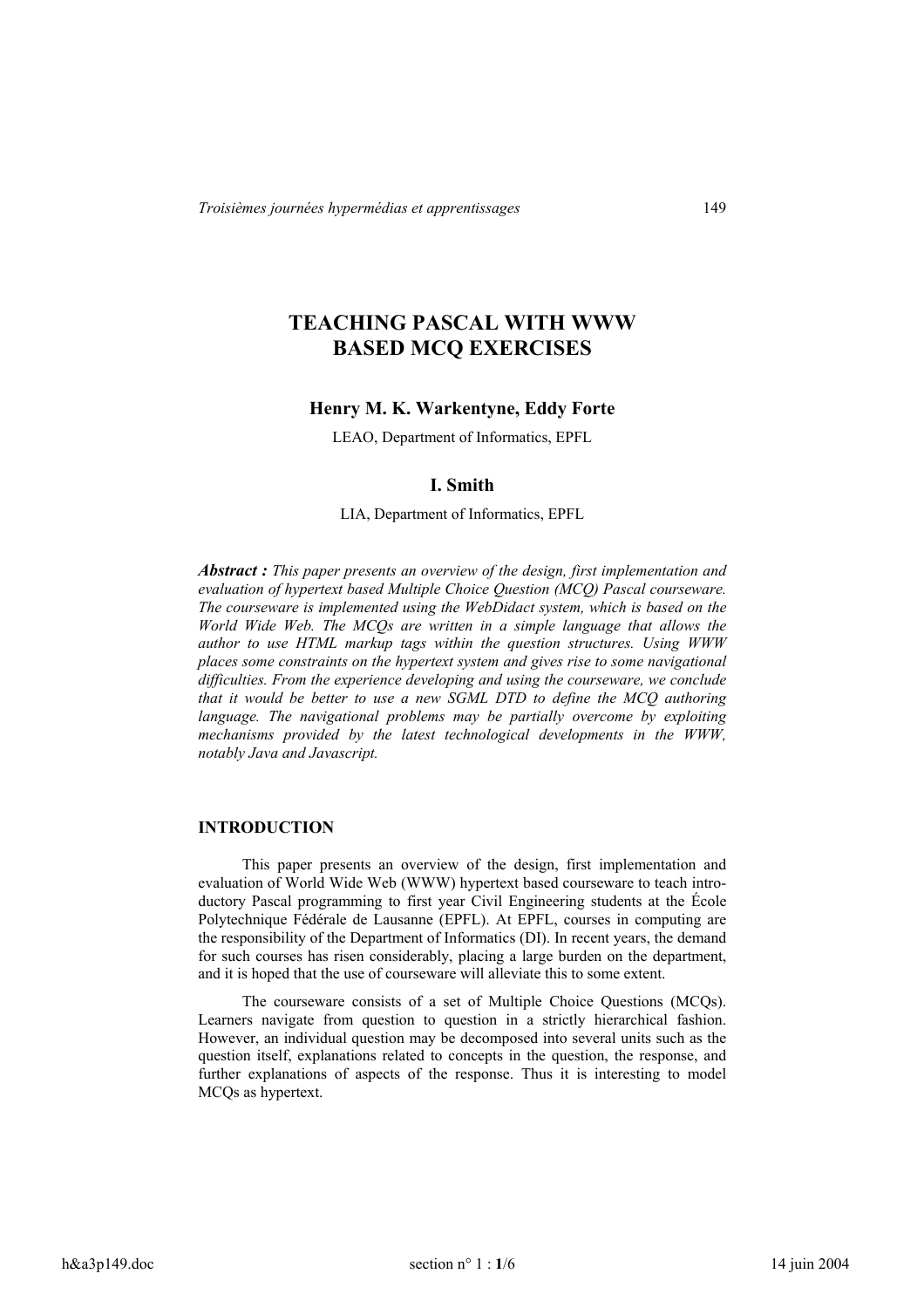# **OVERVIEW OF THE WEBDIDACT SYSTEM**

WebDidact, developed at EPFL's Laboratoire d'Enseignement Assisté par Ordinateur (LEAO), is a system that provides facilities to deliver courseware over WWW. According to the schema presented in figure 1, when a learner selects an exercise to perform, the WebDidact server reads in the exercise file and generates a page in Hypertext Markup Language (HTML) (Graham, 1995), which is then returned via the WWW server to the learner's browser. The learner then selects a response, which is delivered to the WebDidact server for processing. After the processing, the WebDidact server may send another exercise to the learner, and so on. An earlier version of WebDidact was used to create a Unix tutorial for Rural Engineering students at EPFL (Warkentyne, Delafontaine, 1995).



*Figure 1: WebDidact System*

#### **THE WEBDIDACT PASCAL COURSEWARE**

The Pascal courseware questions are written in a simple language created specially for WebDidact. This language allows authors to design multiple choice questions and use HTML to markup the text. For example, the following code fragment is from a question used the Pascal course.

```
( MSELECT,
"<H3>Fonction ou procédure?</H3>
Sélectionnez les définitions qui devraient être réalisées
  comme des fonctions.",
   6,
   {
     ("Le dessin d'un rectangle",
     F, "(<a href=fonctions/q1.r1.html>procédure</a>)"),
     ("Le calcul de la flèche d'une poutre cantilever",
     T, "(<a href=fonctions/q1.r2.html>fonction</a>)"),
     ("La vérification qu'une poutre est capable de résister à
    une charge appliquée",
     T, "(<a href=fonctions/q1.r3.html>fonction</a>)"),
...
  }
);
```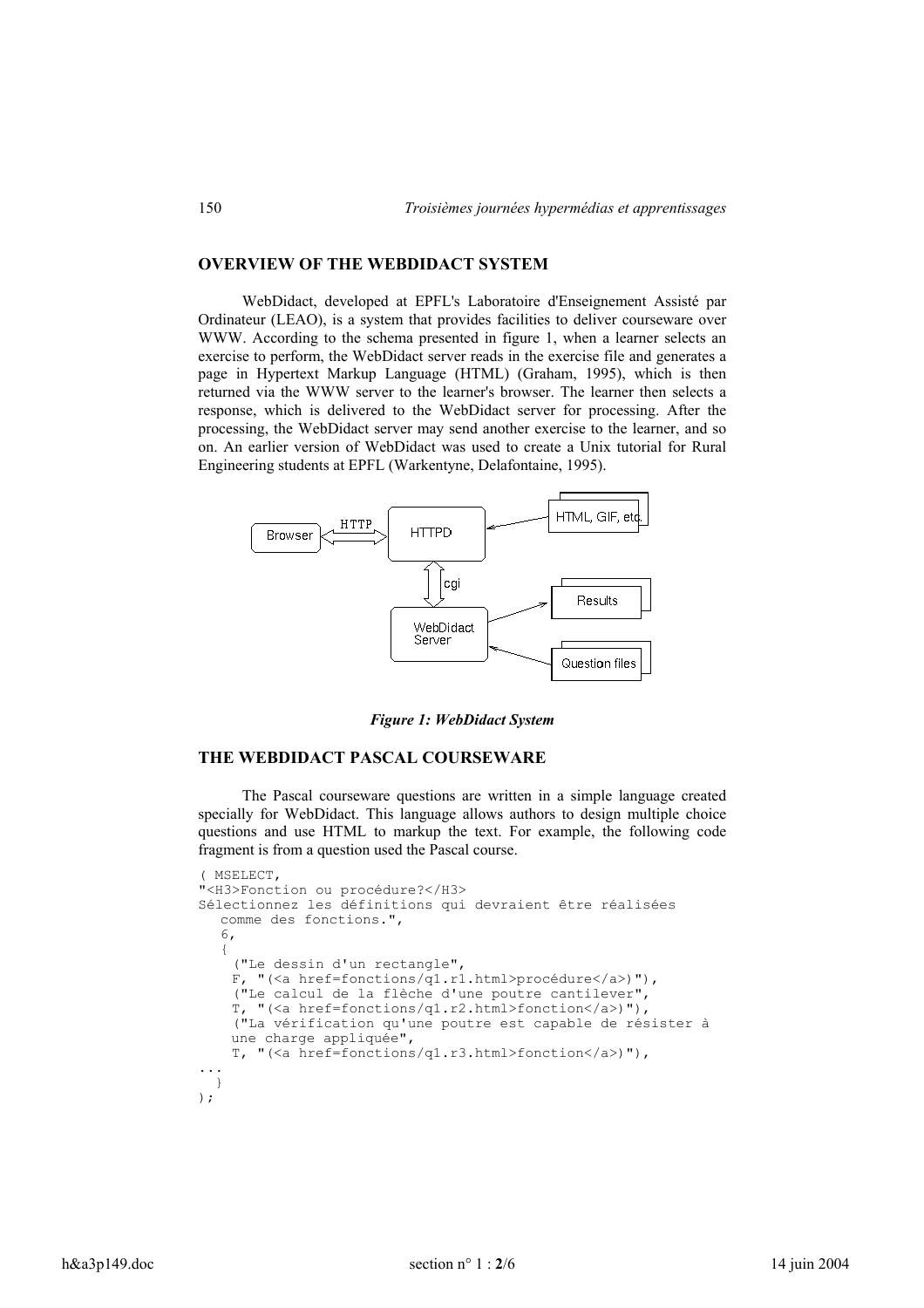l

In the above code, the keyword  $MSELECT^1$  is followed by the text of the question, the number of choices, and a list of triples where each triple contains the text of the response, its truth value, and the feedback text. On the browser, the question is displayed as shown in figure 2.

| Fonction ou procédure?                                                         |  |  |  |
|--------------------------------------------------------------------------------|--|--|--|
| Sélectionnez les définitions qui devraient être réalisées comme des fonctions. |  |  |  |
| Le dessin d'un rectangle                                                       |  |  |  |
| Le calcul de la flèche d'une poutre cantilever                                 |  |  |  |
| La vérification qu'une poutre est capable de résister à une charge appliquée   |  |  |  |
| L'impression d'une table de données                                            |  |  |  |
| La lecture d'une valeur valable de la limite d'élasticité                      |  |  |  |
| La lecture des dimensions d'une poutre                                         |  |  |  |
| envoyer                                                                        |  |  |  |

#### *Figure 2: Sample Question*

After selecting some of the answers and pressing the "envoyer" (send) button, the question server generates a feedback page indicating the correct and incorrect choices (see figure 3). In this page, there are no explanations of the errors. On the other hand, the student can follow hypertext links (anchored in the words "procédure" and "fonction") to pages that provide detailed explanations of the corresponding error. These explanations are also used as comments or expansions to correct answers.

This form of *progressive disclosure* is a significant benefit of basing our courseware on a hypertext system. Instead of being put off by the appearance of a dauntingly large page of explanations, a student can allow his natural curiousity to lead him to discover the extra information.

<sup>1</sup> This keyword specifies that the structure is a MCQ with the particularity that the learner may select zero or more choices. We will not discuss the other types of structure in this paper.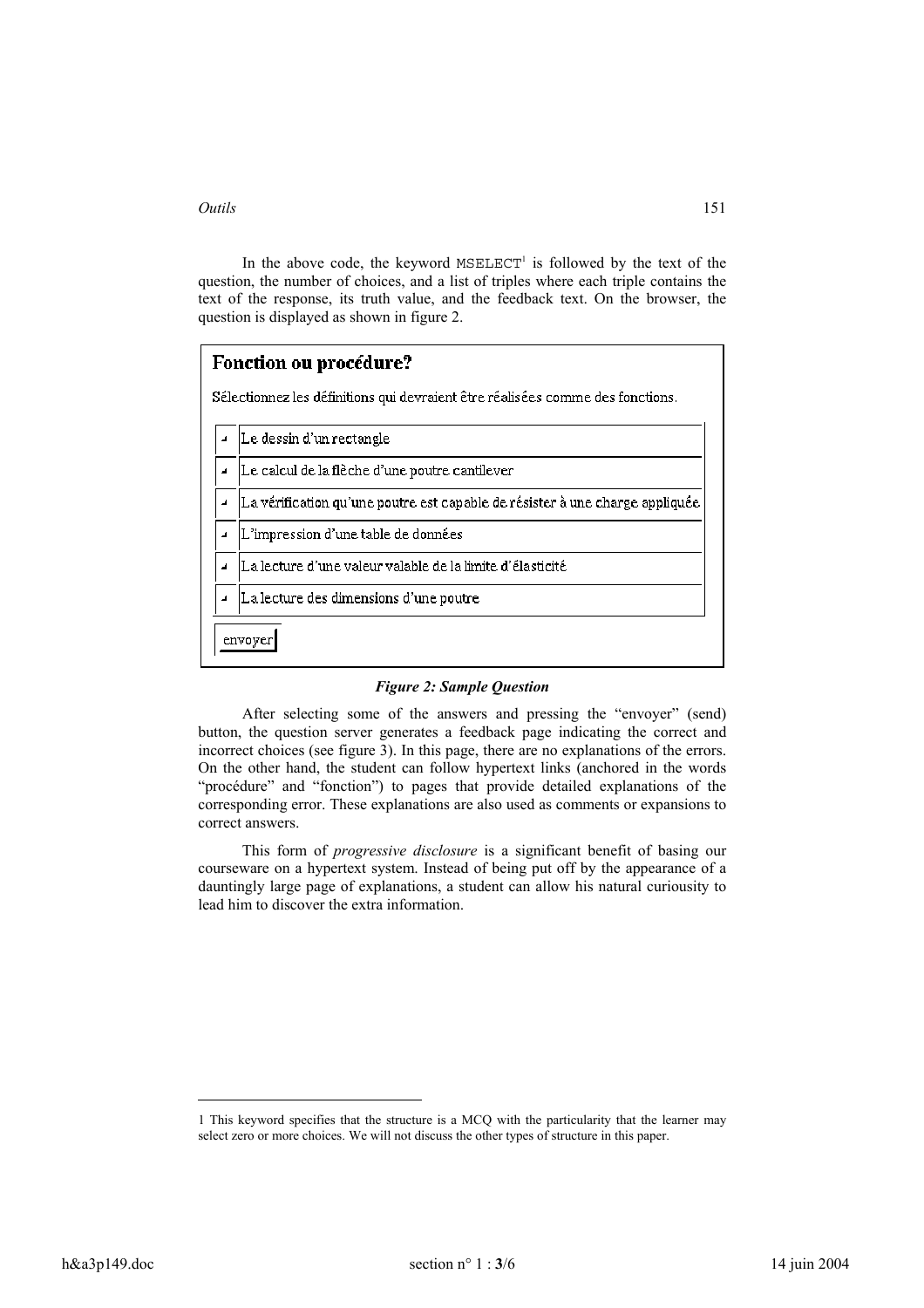|                             |                              | (procédure) Le dessin d'un rectangle                                         |  |  |
|-----------------------------|------------------------------|------------------------------------------------------------------------------|--|--|
|                             | (fonction)                   | Le calcul de la flèche d'une poutre cantilever                               |  |  |
|                             | (fonction)                   | La vérification qu'une poutre est capable de résister à une charge appliquée |  |  |
|                             |                              | (procédure) L'impression d'une table de données                              |  |  |
|                             | (fonction)                   | La lecture d'une valeur valable de la limite d'élasticité                    |  |  |
|                             |                              | $ \textcircled{C} $ (procédure) La lecture des dimensions d'une poutre       |  |  |
|                             |                              |                                                                              |  |  |
| bon choix<br>$\bigcirc$ = 3 |                              |                                                                              |  |  |
|                             | mauvais choix $\bigodot = 1$ |                                                                              |  |  |

## *Figure 3: Feedback Page for Sample Question*

There are approximately 30 questions divided into five sections :

- 1. Structure of a Pascal program 4. Procedures
- 2. Conditions 5. Functions
- 3. Loops

A main menu provides links to the submenus for the sections.

## **HYPERTEXT NAVIGATION ISSUES**

There are two quite different problems with hypertext navigation as implemented on WWW. The first arises from a mismatch in the services offered by WWW and the special needs of the MCQ courseware, which require dynamic updating of the node content. The second concerns the different roles of hypertext links and whether it is necessary to explicitly distinguish them.

#### **Dynamic Hypertext Nodes**

In a normal WWW hypertext document, the information is organized in static nodes. If the reader returns to a previously visited node, he will see exactly the same page displayed. In a set of questions, on the other hand, it is necessary to modify the contents of the nodes and their interlinking to avoid confusion over which questions have been answered and which have not. Although WebDidact is capable of modifying the node content or access, it is a standard WWW browser feature to memorize pages locally and provide local navigation functions to go backwards and forwards between them. This means that, through inadverdant use of the "back'' button, a student can return to a previously answered question with no indication on the page that this is the case. A partial solution is to provide a guide to the use of the courseware that explains this situation and how to avoid it.

#### **Link Types**

In the Pascal courseware, we use links for three different purposes :

- to link keywords in feedback pages to detailed explanations,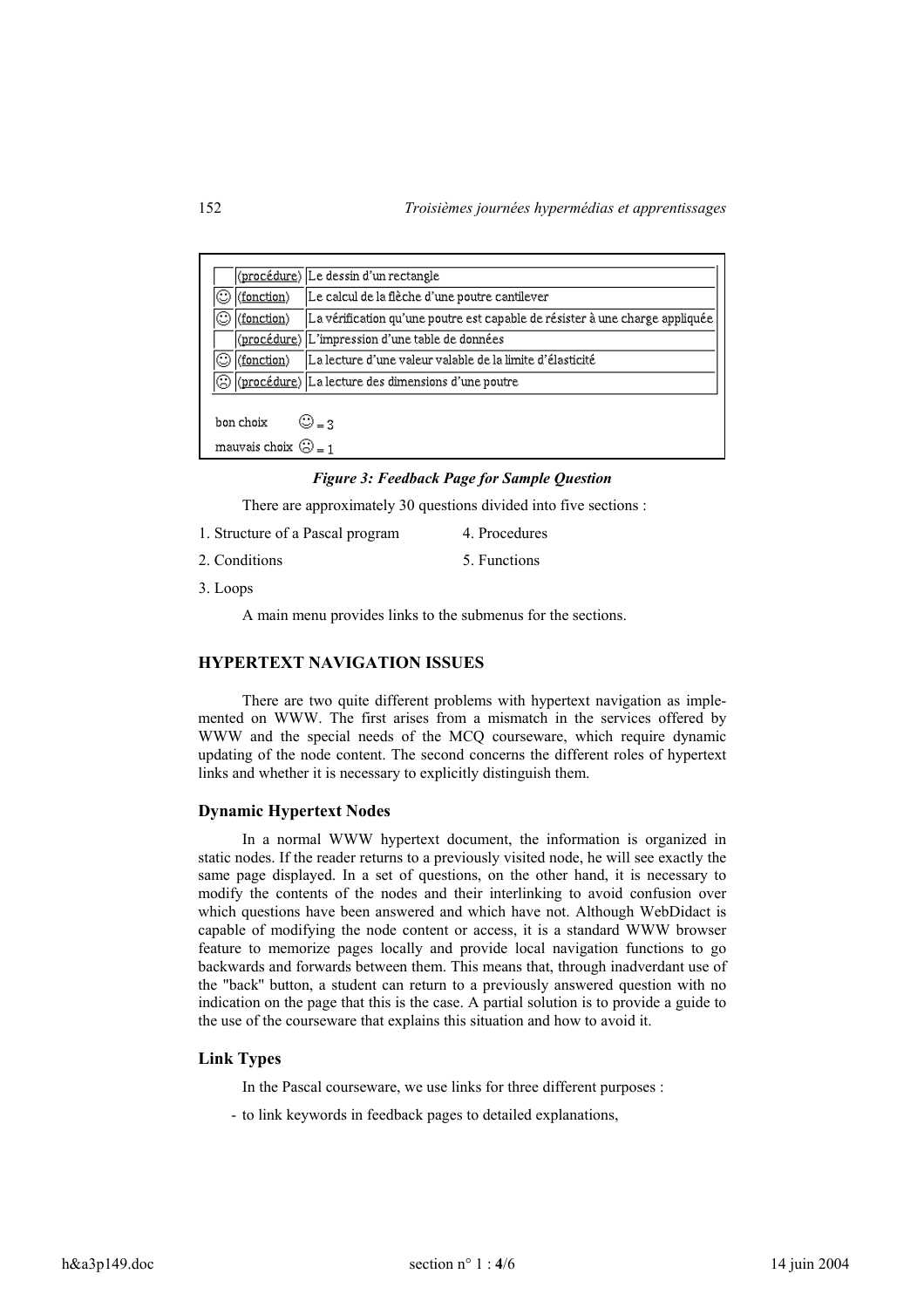- to link concepts in the text of a question to extra explanations and
- to link menu topics to submenus (as per the sections listed above) or MCQs.

Although the visual context is usually distinct for each type of link, there is no distinction at the WWW level (i.e. in the anchor markup tag). But such a distinction could be useful at the browser level where, for example, fetching the pages whose links designate them as "extra explanations" could be displayed in a popup window instead of replacing the contents of the main browser page.

## **EVALUATION**

Here we provide an brief evaluation of the courseware as a hypertext from the author's and learner's points of view.

#### **Courseware Authoring**

While developing the Pascal MCQs, the authors encountered two difficulties. The first was the visually confusing mix of the question structure syntax with the HTML tags. The second was the management of two separate sets of files, question files (served by the WebDidact server) and HTML files containing supplemental explanations (served by the WWW HTTP server). It was felt that it would be better to have a unified syntax wherein MCQs and the explanations are defined in a single mark up language, which in turn has motivated new work in defining a more coherent MCQ authoring language based on SGML (see below).

#### **Courseware Utilisation**

We used two sources of information to evaluate the courseware from the users perspective, logfile information generated by the WebDidact server and a short questionnaire distributed to the students (to be filled in anonymously).

The logfile generated by WebDidact records information about each student's session including the connection time, question responses, and disconnection time. From this information, we were able to observe that quite a few students repeated several questions while doing a particular set. We speculated that this was due to the navigational difficulties cited above, and this was confirmed verbally by the students. The questionnaire focused on the didactical quality of the courseware rather than the browser interface. On a scale from zero to two, the mean "satisfaction" level was 1.4. On the other hand, several individuals had strong negative feelings about the courseware, using terms such as "waste of time" and "useless game".